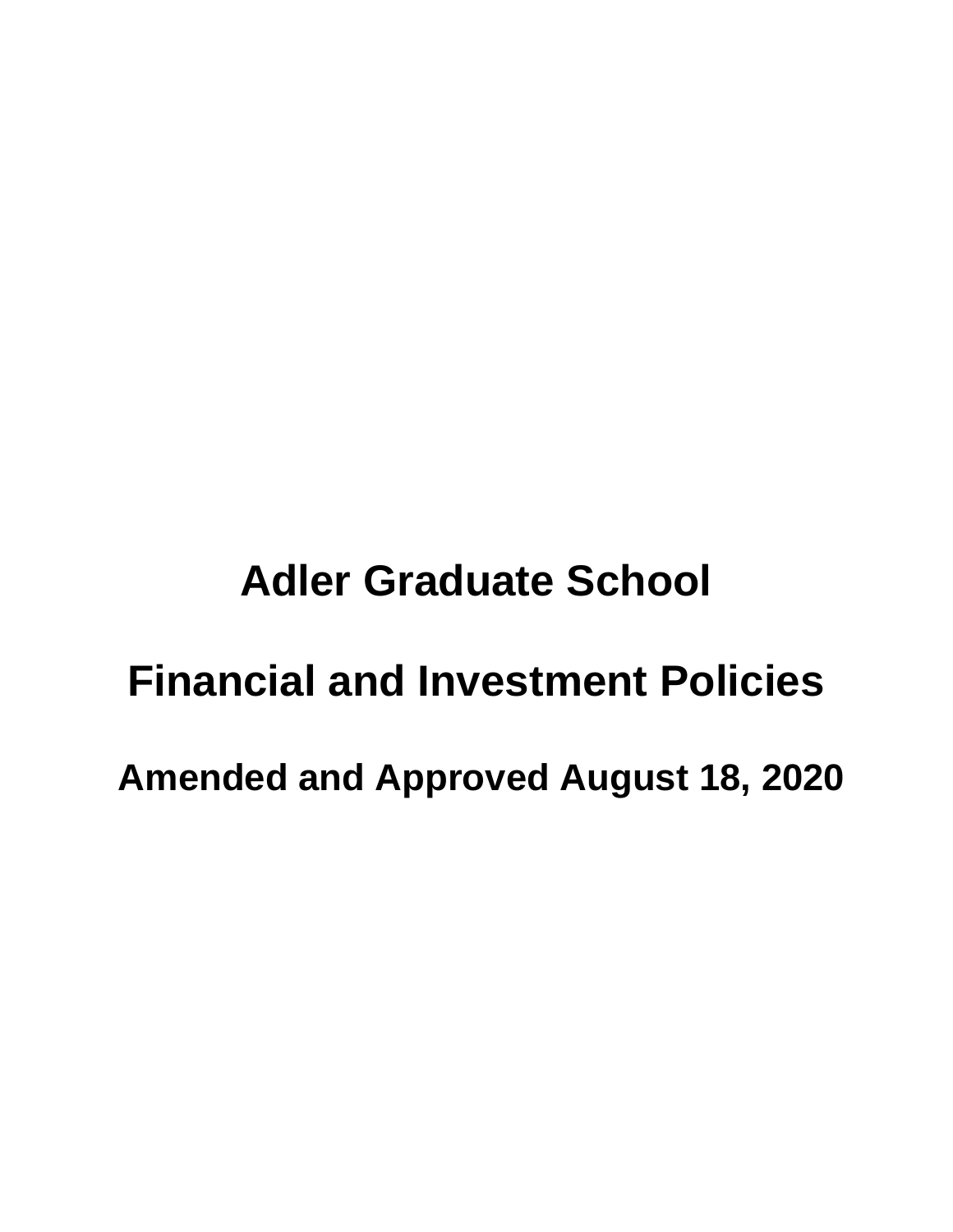# **Financial Policies Adler Graduate School (AGS)**

*Updated and Approved by the AGS Finance Committee on August 18, 2020*

The Adler Graduate School Finance Committee (AGS Finance) is responsible for establishing financial and investment policies and the Adler Graduate School Board (Board) is responsible for approving the financial and investment policies.

Financial policies are designed to:

- Protect the assets of the organization
- A foundation for an effective system of internal controls
- Ensure the maintenance of accurate records of the organization's financial activities
- Provide a framework for the organization's financial decision making
- Establish operating standards and behavioral expectations
- Ensure compliance with federal, state, and local legal and reporting requirements.

#### **Authority**

The AGS Finance Committee is responsible for establishing financial and investment policies. The intent of the policies is to provide the Board with reasonable assurance that AGS's financial matters are being handled in a responsible, prudent and thorough manner and that the Board is meeting its fiduciary responsibilities.

Effective July 2020, AGS entered into a contractual agreement with Clifton Larson Allen (CLA) to provide financial management services. Employees of CLA are serving in the roles of CFO and accountant. In this policy document, the term "Finance Leader" indicates the role (accountable and responsible) that the employee of CLA serves as AGS' CFO regarding specific financial policies.

#### **Accounting Procedures**

#### **Basis of Accounting**

The accounting principles of AGS are consistent with Generally Accepted Accounting Principles, and follow the accrual basis of accounting so revenue and expenses are identified with specific periods of time. Expenses are recognized when services are performed, goods are received, or obligations are incurred. Tuition is recognized when students at the beginning of each term. Other receipts are recognized primarily when received. The basis for presentation of financial results uses a "fund" accounting method.

#### **Bank and Financial Account Reconciliations**

The AGS Staff Accountant shall prepare a monthly reconciliation of all bank and investment account(s). AGS' Finance Leader and Board Treasurer will review and approve the reconciliations each month.

#### **Monthly Close**

 AGS' Finance Leader will close the books for the prior month within the first five to seven working days of the following month. AGS' general ledger is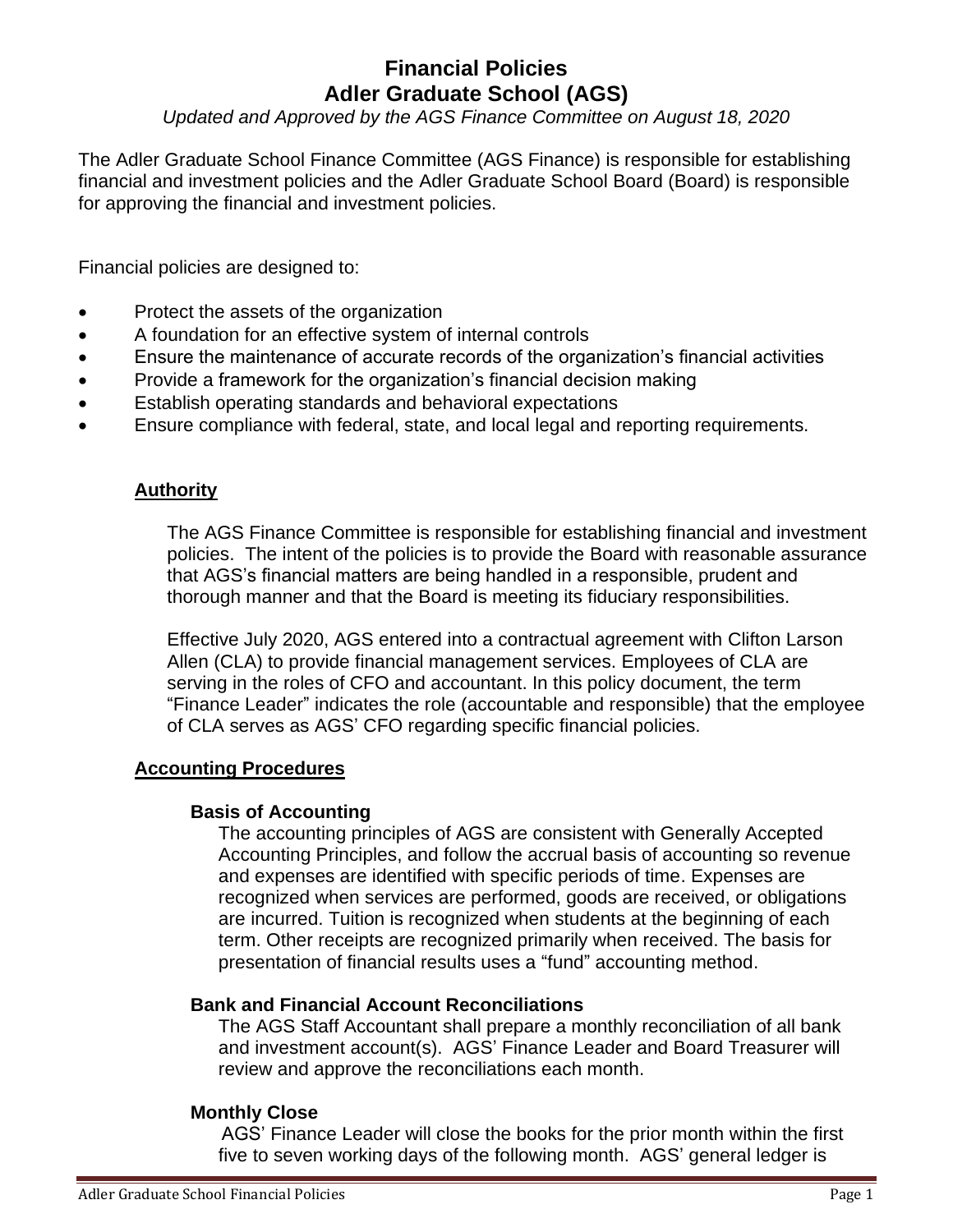closed each month for reporting and a final close annually after the financial statement and federal award audits have been approved by the Board.

#### **Recordkeeping and Document Retention**

All transactions recorded in the general ledgers must be accompanied by appropriate documentation or evidence. This documentation must also include appropriate approvals and, if applicable, must show the preparer, reviewer, and approvers' signatures.

AGS's standard is to store its financial data in electronic form in the electronic from in the Blackbaud, Financial Edge system in addition to storage in addition to storage on the Finance Staff designated site or drive.

Confidential information (i.e., payroll) is securely stored in locked office of either HR and/or the Accountant. Access and passwords are administered by AGS' IT Director.

Paper copies of documents supporting financial transactions will be retained for seven years beyond the year the document was created.

# **Data Security**

All financial information is maintained on the server of the company with which AGS contracts for its general ledger maintenance (Blackbaud). All payroll and human resource information is maintained on the server of the company with which AGS contracts for its payroll processing and human resource management system (PayCor). All student information is maintained on the server of the company with which AGS contracts for its student information system (Jenzabar).

# **Internal Controls**

Properly designed, implemented, and maintained internal controls are a system of checks and balances, intended to:

- Ensure the effectiveness of the financial management system (FMS);
- Ensure that financial objectives are met;
- Identify irregularities;
- Prevent or minimize waste, fraud and abuse; and
- Assist in resolving discrepancies that may be accidentally introduced into the operations of the business.

# **Lines of Authority**

The AGS Finance Committee is responsible for establishing financial and investment policies. The intent of the policies of AGS is to provide the Board with reasonable assurance that AGS's financial matters are being handled in a responsible, prudent and thorough manner and that the Board is meeting its fiduciary responsibilities.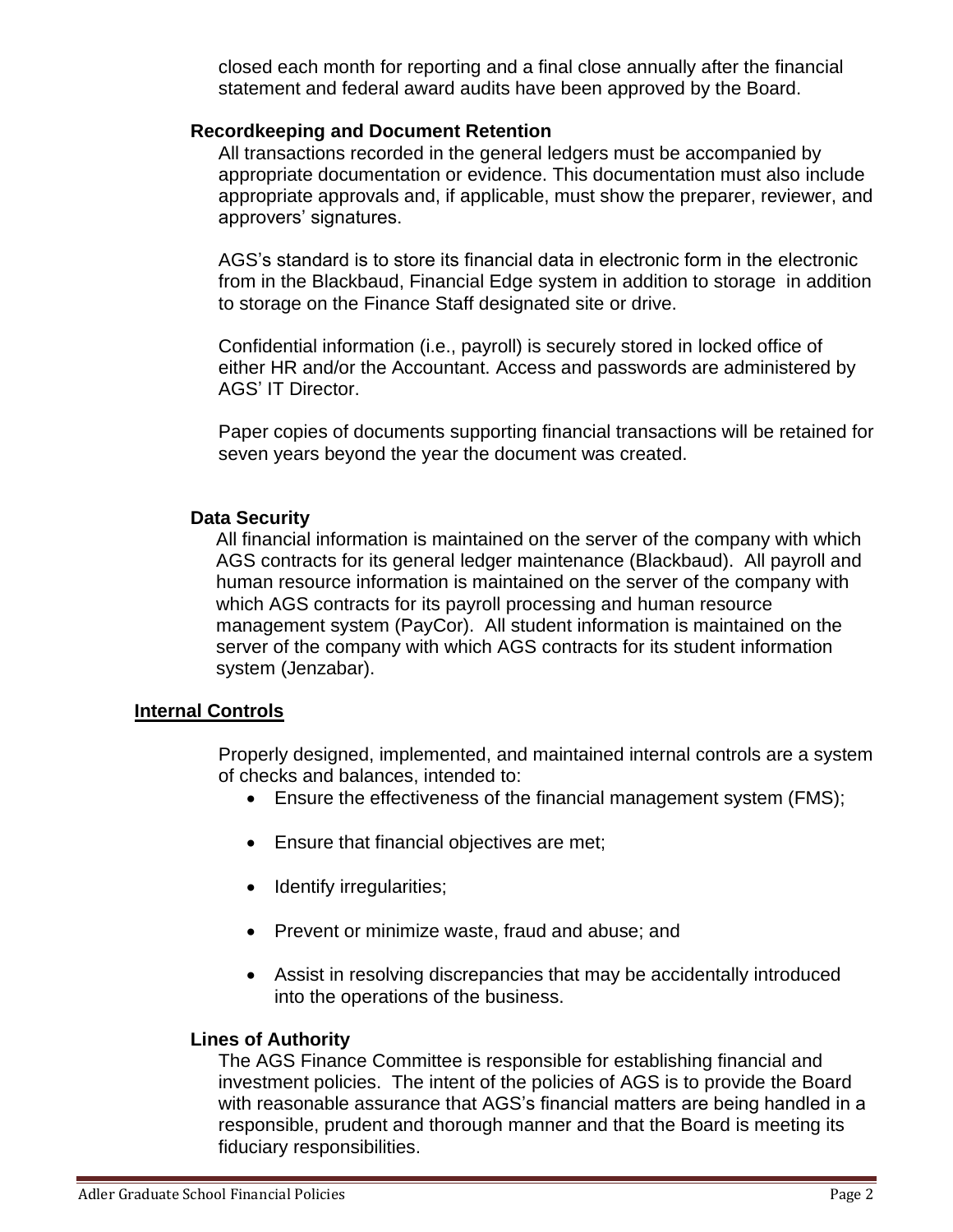#### **Segregation of Duties**

AGS is a small organization and the accounting and reporting function is done by a small staff, which precludes proper segregation of duties. Therefore, the Finance Committee has established certain policies and oversight and monitoring practices to provide sound internal controls. The AGS Board Treasurer reviews the check register, credit card transactions, reimbursements to the President, and financial institution reconciliations on a monthly basis.

# **Delegation of Financial Authority Policy**

# **Purpose**

The Delegation of Financial Authority Policy is a policy that has been established by the Board of Directors of the Adler Graduate School to:

- Establish financial matters specifically reserved for determination by the Board and those financial matters delegated to management;
- Establish financial matters reserved for specific roles in the organization; and,
- Establish expense approval limits by role.

Financial matters specifically reserved for the Board include:

- o Financial matters involving amounts greater than a specified limit;
- o Approval of contracts and obligations greater than a specified limit;
- o Approval of the annual operating and capital expenditure budgets.

# **Matters delegated to management**

Other than as expressly provided in this policy, all matters not specifically reserved for the Board and necessary for the day-to-day management of the organization, and the implementation of organizational objectives, are delegated to management. Management may sub-delegate where appropriate. The organization's policies and procedures provide guidance on the execution of specific roles and responsibilities. Management shall be responsible for:

- Ensuring that the organization's day-to-day operations are carried out in accordance with all legal and regulatory requirements;
- Ensuring that the organization's policies, procedures, and decisions are undertaken in a manner that is prudent, equitable, and consistent with commonly accepted business practices and professional ethics;
- Ensuring the organization's assets are protected, adequately maintained and not placed at unnecessary risk;
- Ensuring that the Board priorities are reflected in the allocation of resources; and,
- Ensuring that budgeting is based on Generally Accepted Accounting Principles in the United States of America ("GAAP") and budgets are balanced.

# **Reporting by management to the Board**

As part of the framework established by this policy, management is required to report regularly to the Board concerning the authority exercised. Reports by management shall cover such areas as quality performance, key metric performance, financial performance, risk management, human resource issues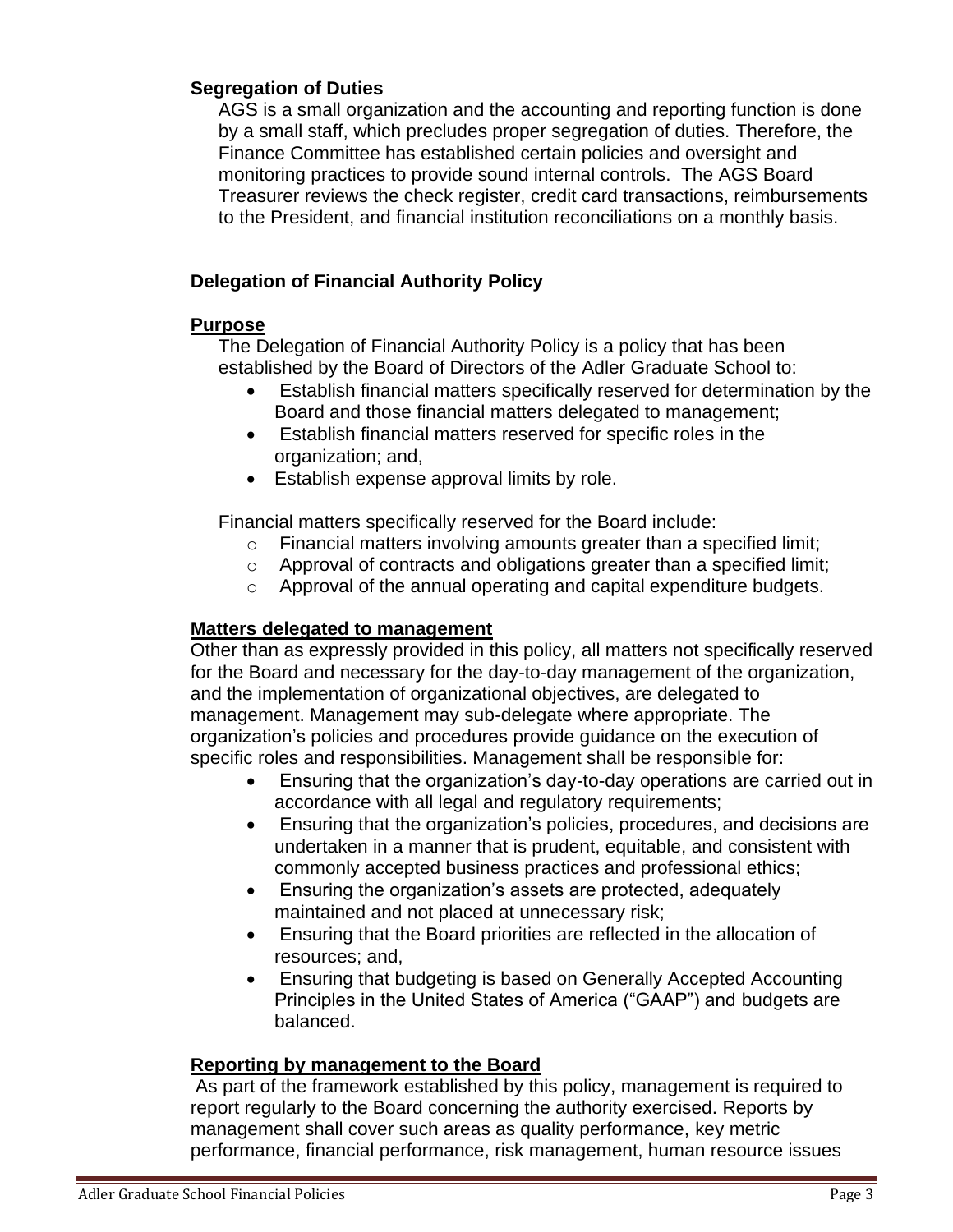and other items related to organizational operations (e.g., unbudgeted new revenue and the associated expenses).

# **Policy**

# **Approval shall be required for:**

| Item | Description                                                                                                                                          | <b>Board</b>                                                                                                                              | <u>AGS</u><br>Finance<br>Committee                                                                                                       | <b>AGS President</b>                                                                                                                          |
|------|------------------------------------------------------------------------------------------------------------------------------------------------------|-------------------------------------------------------------------------------------------------------------------------------------------|------------------------------------------------------------------------------------------------------------------------------------------|-----------------------------------------------------------------------------------------------------------------------------------------------|
|      | Any unbudgeted operating<br>expense line item or<br>cumulative unbudgeted<br>operating expense line<br>items.                                        | Equal to or<br>greater<br>than the<br>lesser of<br>\$50,000<br>or 2% of<br>current<br>budget<br><u>approved</u><br>by the<br><b>Board</b> | Less than<br>the lesser of<br>\$50,000 or<br>1% of the<br>current<br>fiscal year's<br>operating<br>budget as<br>approved by<br>the Board | Less than the<br>lesser of<br>\$20,000 or .5%<br>of the current<br>fiscal year's<br>operating<br>budget as<br>approved by the<br><b>Board</b> |
|      | All unbudgeted capital<br>expenditures or cumulative<br>unbudgeted capital<br>expenditures.                                                          | <b>Equal to or</b><br>greater<br>than<br>\$50,000                                                                                         | Greater<br>than 10,000<br>& less than<br>\$50,000                                                                                        | <b>Equal to or less</b><br>than \$10,000                                                                                                      |
|      | Any individual or<br>cumulative write-off(s) or<br>disposal of asset(s)<br>(including real estate)                                                   | <b>Equal to or</b><br>greater<br>than<br>\$50,000                                                                                         | Greater<br>than<br>$$10,000 \&$<br>less than<br>\$50,000                                                                                 | <b>Equal to or less</b><br>than \$10,000                                                                                                      |
|      | <b>Existing vendor contracts</b><br>or cumulative vendor<br>contracts (i.e., multiple<br>contracts with the same<br>vendor)                          | <b>Equal to or</b><br>greater<br>than<br>\$75,000                                                                                         | Greater<br>than<br>\$40,000 &<br>less than<br>\$75,000                                                                                   | <b>Equal to or less</b><br>than \$40,000                                                                                                      |
|      | <b>New vendor contracts or</b><br>cumulative vendor<br>contracts (i.e., multiple<br>contracts with the same<br>vendor)                               | <b>Equal to or</b><br>greater<br>than<br>\$50,000                                                                                         | Greater<br>than<br><u>\$20,000 &amp;</u><br>less than<br>\$50,000                                                                        | <b>Equal to or less</b><br>than \$20,000                                                                                                      |
|      | Debt arrangements<br>(including, but not limited to<br>loans, lines of credit,<br>mortgages, real property<br>leases, bonds, and capital<br>leases). | Equal to or<br>greater<br>than<br>\$50,000                                                                                                | Greater<br>than<br>$$20,000 \&$<br>less than<br>\$50,000                                                                                 | Equal to or less<br>than \$20,000                                                                                                             |
|      | <b>Employee and other legal</b><br>settlements before any<br>insurance reimbursements<br>are applied.                                                | <b>Equal to or</b><br>greater<br>than<br>\$50,000                                                                                         | Greater<br>than<br>\$10,000 &<br>less than<br>\$50,000                                                                                   | Equal to or less<br>than \$10,000                                                                                                             |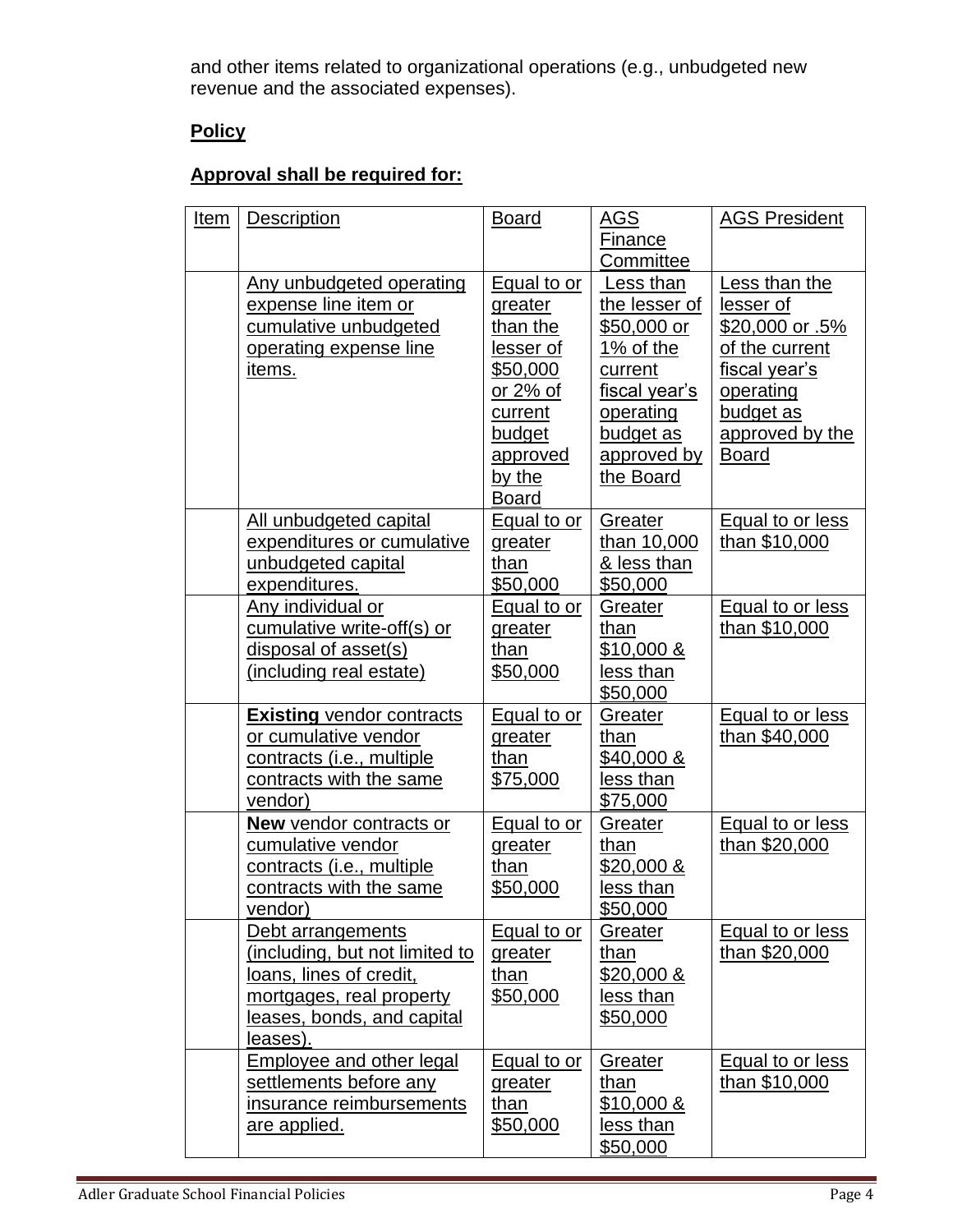| The initial and updates to |  |  |
|----------------------------|--|--|
| the Capital Asset Reserve  |  |  |
| Replacement Schedule.      |  |  |
| Opening of new bank or     |  |  |
| any financial accounts.    |  |  |
|                            |  |  |
|                            |  |  |

#### **Financial Planning & Reporting**

#### **Financial Reporting to Finance Committee**

Each month the Board Treasurer and AGS Finance Committee will be provided detailed reports from the AGS financial system (balance sheet and a detailed income statement showing monthly and YTD actual results compared to budget and an updated full year forecast compared to full year budget, cash flow statement) and an A/R collections update. In addition, an updated AGS key metrics scorecard will be provided.

#### **Financial Reporting to Full Board**

For each Board meeting, AGS' Finance Lead will provide the Board with: Updated AGS Key Metrics Scorecard, the most recent month-ending balance sheet, and an "operating summary" (showing YTD actual results compared to YTD budget and full year forecast results compared to full year budget, with a short narrative explaining major variances). AGS' Finance Lead/Board Treasurer will provide a brief overview of the operating results at the Board meeting.

#### **Budgeting Process**

AGS management shall develop a budget aligned with the organization's mission, goals and strategies that is reviewed with the Finance Committee. The Finance Committee will submit an annual budget to the Board for approval at the April meeting. The proposed budget format will include a comparison with the current year's forecasted income and expenses. The goal for AGS is to adopt a balanced or modest surplus budget, although a deficit budget may be approved by the Board in a transitional year to accommodate new program initiatives or infrastructure investments with confirmation by the Finance Committee that adequate balance sheet strength exists to accommodate an operating deficit for the upcoming fiscal year.

#### **Annual Review**

The Board will authorize an annual year-end financial audit by an independent Certified Public Accountant.

#### **Regulatory Compliance Filings**

The Finance Committee will review the annual Forms 990 prior to submitting the forms to the Board for approval. The Board of Directors approves the annual Forms 990 prior to submitting the forms with the Internal Revenue Service ("IRS"). AGS adheres to IRS regulations regarding public inspection during the 3-year period, beginning with the date the form is due. The IRS Form 990 is made available for public inspection.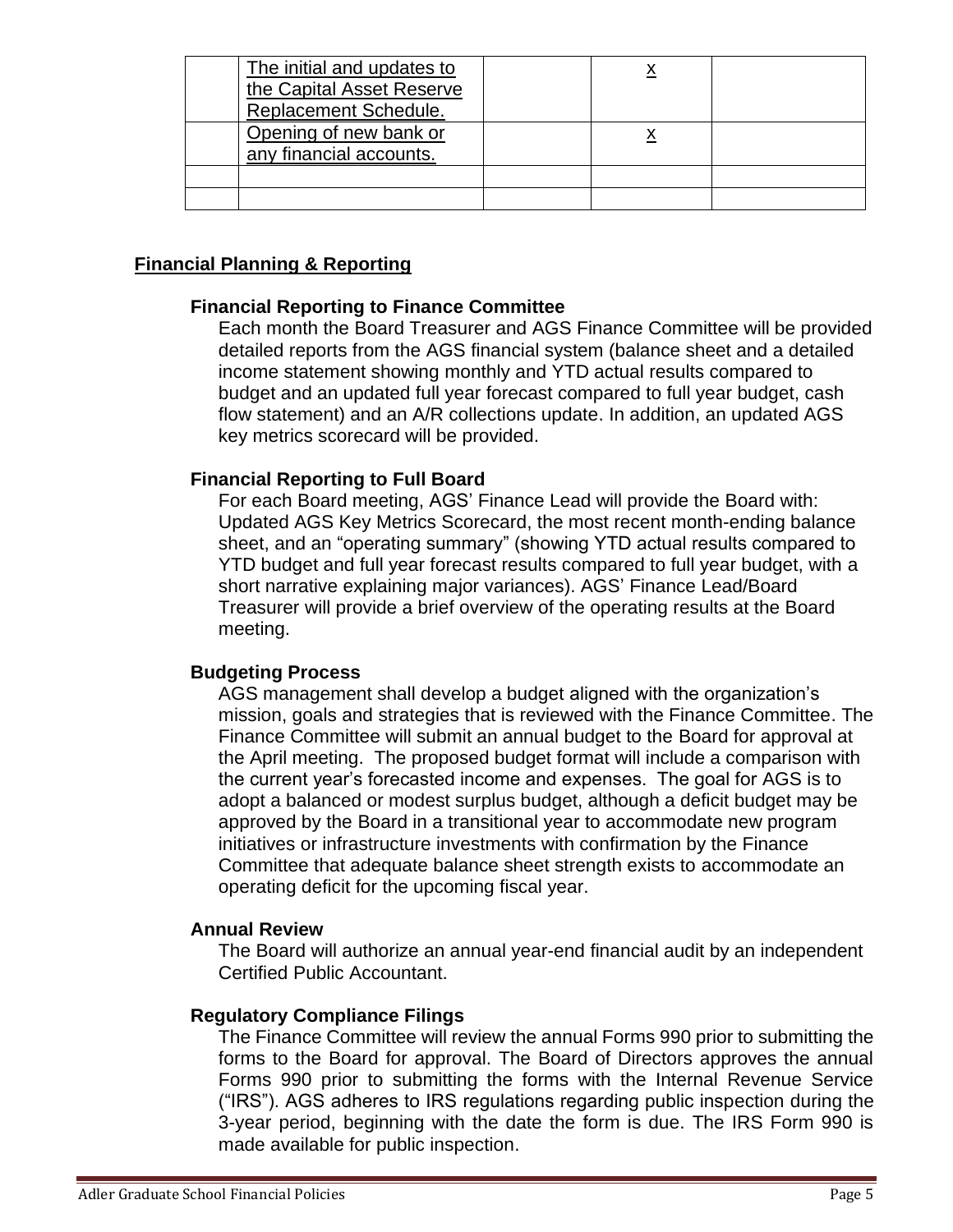#### **Tuition and Other Receipts**

#### **Deposits (checks and cash)**

Checks (restrictively endorsed) and cash prepared for bank deposit shall be prepared and deposited to the bank by someone not involved in general ledger record keeping. A copy of the transaction slip will be forwarded to the person responsible for updating general ledger records.

#### **Electronic Funds Receipts**

Electronic tuition and fee payments are processed through PayPal and are automatically applied to student accounts in the student information system (SONIS).

#### **Expense & Accounts Payable**

#### **Authorized Expenditures**

AGS staff is authorized only to request/approve disbursements for payroll, services, or goods that are part of the current year's Board approved budget.

Unbudgeted disbursements require AGS Finance Committee or, AGS Board approval in advance as documented in the Adler Graduate School by-laws.

#### **Payroll**

All non-salaried employees are required to record time worked. AGS' Finance Lead or designee is authorized to make payroll additions, deletions and changes when provided approved written requests.

Proper internal controls will be followed to ensure that only valid and authorized paychecks are processed, that federal and state payroll liabilities are remitted, and that federal and state payroll filings are submitted. Accounting procedures will be implemented, including a preparer, reviewer, approver process, to ensure the accuracy of amounts, coding of general ledger accounts, and appropriate timing of payments.

Segregation of Duties

- The person entering new employees into the accounting system does not approve paychecks.
- The person processing payroll does not make general ledger entries.
- The person processing the checks or electronic funds transfers ("EFT") does not also prepare the bank reconciliation.

#### **Purchases & Procurement**

Any budgeted expenditure in excess of \$5,000 for the purchase of a single item should have bids from three (3) suppliers if possible. The bids will be reviewed and approved by the AGS President.

#### **Invoice Approval**

All requests for disbursements shall require an adequate receipt or invoice being provided by the individual requesting the funds.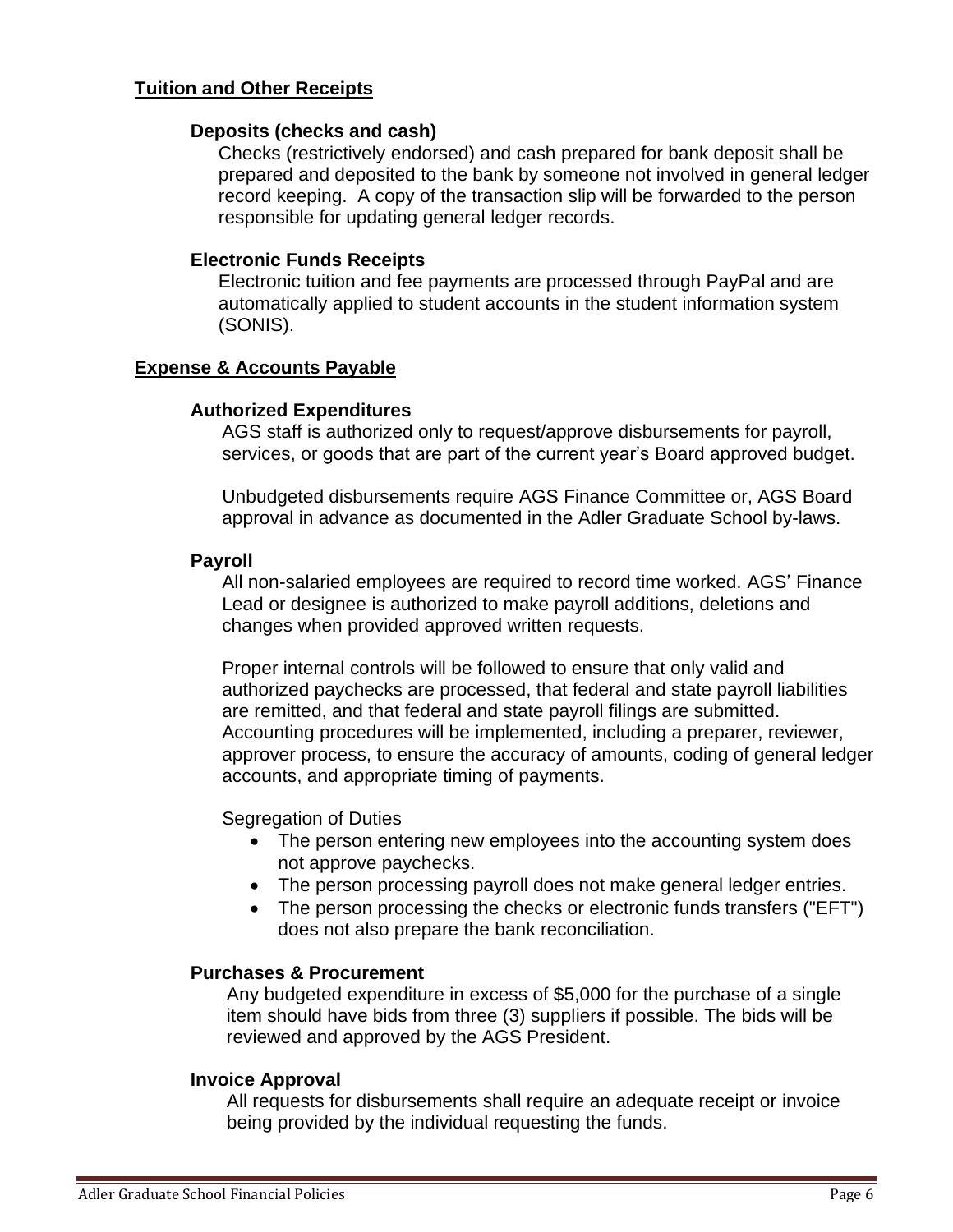#### **Check Signing Requirements**

Two authorized signers are required on all checks of \$10,000 or more drawn on AGS financial accounts. Individuals holding the following positions are authorized signers: AGS President, AGS Finance Lead if employee, Chief Academic Officer and Director of Admissions. Additionally, bank signature cards are required for authorized signers.

Current list of authorized signers are:

- Jeffrey Allen
- Christina Hilpipre-Frischman
- Solange Ribeiro

#### **Electronic Payments**

AGS's Finance Lead is authorized and encouraged to utilize electronic payment methods (e.g. bill pay, direct debits,) to disburse funds for routine ongoing services/goods provided to the college that are invoiced with adequate detail. As part of the monthly reconciliations review by the Board Treasurer, the AGS Finance Lead shall provide a list of electronic disbursements.

#### **Electronic Funds Transfer**

AGS' Finance Lead or designee on the finance staff is the only staff person authorized to transfer funds from one AGS account to another AGS account. If changes are made to any account (such as closing, opening or adding accounts), a Board resolution will be required that includes authorization for signatories on behalf of AGS

# **Credit Card Approval**

Credit cards have been made available to provide an efficient means of making payments where the normal financial systems and services cannot meet specific requirements for expenditures. Credit cards will be issued to AGS Officers and staff only upon approval of the Finance Committee

Credit cards will be used only for AGS purposes. Personal purchases of any type are not allowed. Debit cards are not authorized.

A cardholder is responsible for the safe custody of the card and the security of the card information. Reasonable precautions should be taken to prevent fraudulent use of the card

The following purchases are not allowed:

- Capital equipment and upgrades not budgeted
- Construction, renovation/installation
- Items or services on term contracts
- Maintenance agreements
- Personal items or loans
- Purchases involving trade-in of AGS property
- Any items deemed inconsistent with the values of the AGS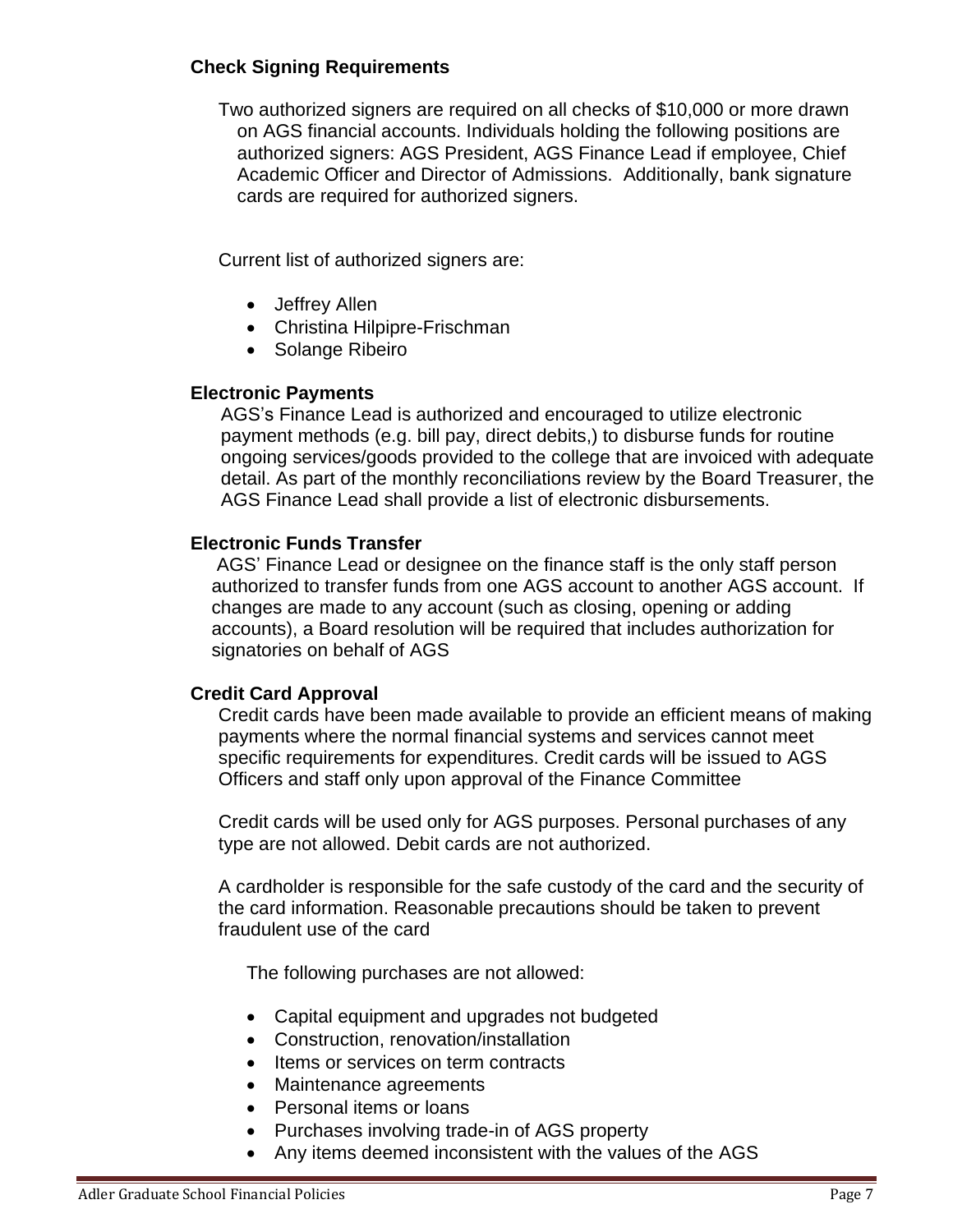Cash advances on credit cards are not allowed.

Cardholders will be required to sign an agreement indicating their acceptance of these terms. Individuals who do not adhere to these policies and procedures will risk revocation of their credit card privileges.

When a staff member is no longer employed by AGS or takes another position not requiring a credit card, the card will be returned to the AGS' Finance Lead and then deactivated. A new card can be issued to the person hired in a role where the Finance Committee has previously authorized use of an AGS credit card.

AGS' Finance Lead will maintain a current list of people authorized to have an AGS credit card and cancel an issued credit card when the person leaves AGS or changes positions to one not requiring a credit card.

#### **Asset Management**

#### **Capitalization Policy**

Capital purchases (primarily building improvements or significant equipment purchases with long expected useful lives) are amortized over the useful life when:

- Estimated life is greater than five years, and
- Value or cost is greater than \$10,000

#### **Borrowing**

If funds are needed to manage a short duration seasonal cash flow need, the Board can authorize AGS' Finance Lead to borrow funds from any Board Restricted fund or from a donor restricted fund with the prior written approval by the donor.

AGS' Finance Lead shall be authorized by the Board to borrow money on behalf of Adler Graduate School, provided that, at no time, shall the total of borrowed funds, except for loans associated with the purchase of real property, exceed 4% of the current year's approved total expense budget.

AGS' Finance Lead will report to the Board when a loan has taken place.

#### **Uncollectible Accounts Receivable**

During the first week of each session, students who have a balance equal to or greater than the tuition rate for one credit who do not have pending financial aid or a current payment plan in place, will be contacted and informed they must make arrangements to pay their balances. Unpaid balances will result in students being dropped from their current classes.

On a quarterly basis, AGS' Finance Lead will adjust the Allowance for Losses account to record an amount for estimated uncollectible accounts. Effective July 1, 2020 the allowance for loss calculation as a % of past due accounts receivable with be as follows: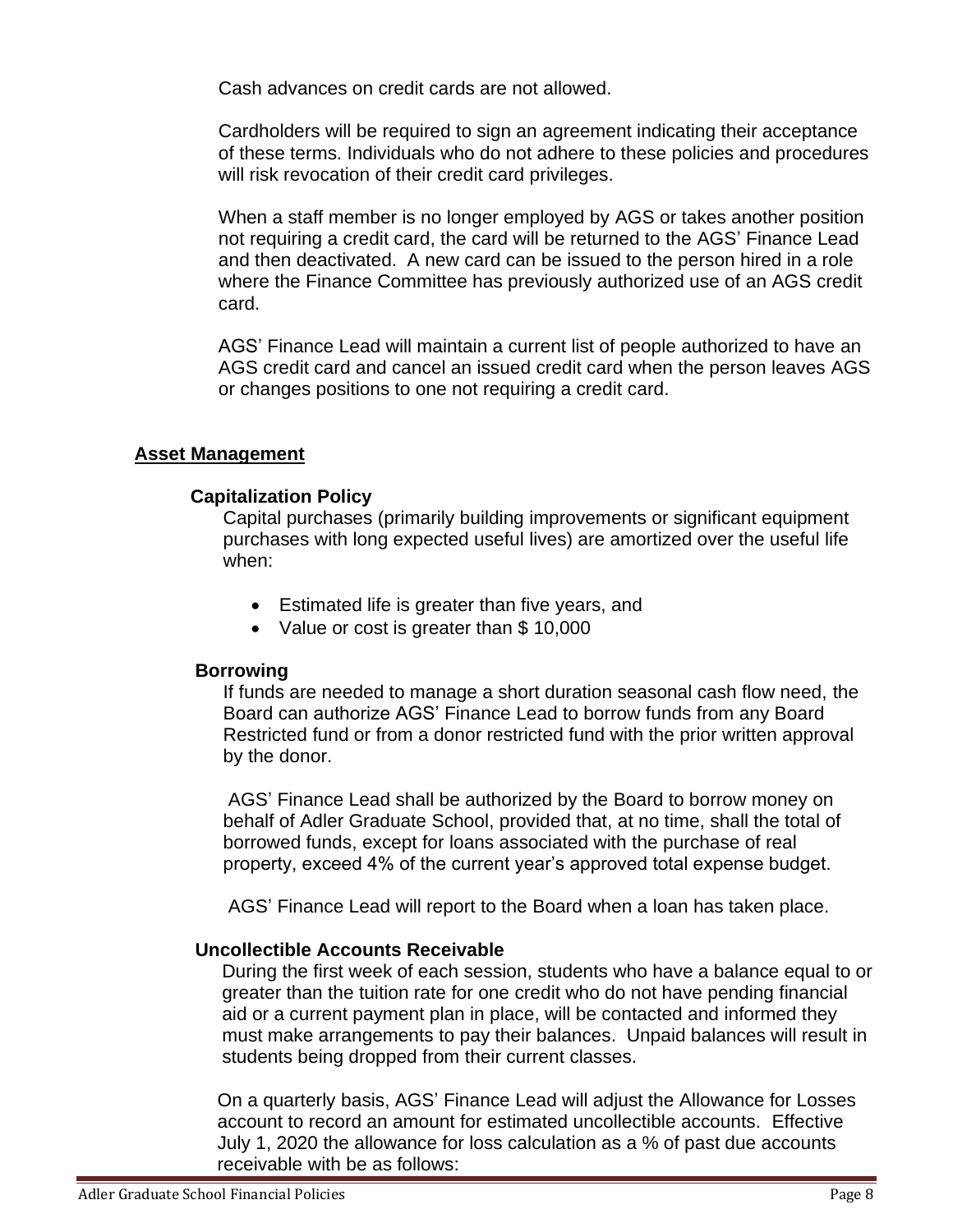30 Days-20% 31-60 Days-40 days 61-90 Days-60% 91-120 Days-80% Over 121 Days- 100%

Accounts which have not had payment activity for more than 120 days will be written off and submitted to a collection agency. If AGS approves and documents an installment repayment plan with a student that is current (no payments missing beyond 30 days) a separate allowance will be estimated for each of these agreements based on the past payment performance of the student and Adler's overall experience with collections of similar payment plans.

#### **Operating Reserve**

AGS's goal is to maintain a minimum of six months of budgeted operating expenses in cash or cash items as a liquid operating reserve. However, it is recognized that short-term factors may cause this balance to fluctuate on a monthly basis. The AGS Finance Committee will monitor monthly cash balances and recommend changes in the level of cash when appropriate.

#### **Capital Asset Replacement/Repair Fund**

This fund is part of the AGS Capital Fund designated to fund replacements or major repair costs associated with building components and furniture and equipment. However, withdrawal or release of funds will require Finance Committee approval.

#### **Board Designated Fund**

The Board may designate cash reserves or investments for restricted purposes separate from the unrestricted operating reserve level that are intended for future use. Withdrawal or release of these funds will require Board approval.

#### **Risk Management**

The Finance Committee provides oversight for risk management, to cover organizational liability, including but not limited to, insurance for fire and liability, professional liability, directors and officer's liability, executive coverage, and security issues including facilities, intellectual property, sexual harassment, and Internet policies.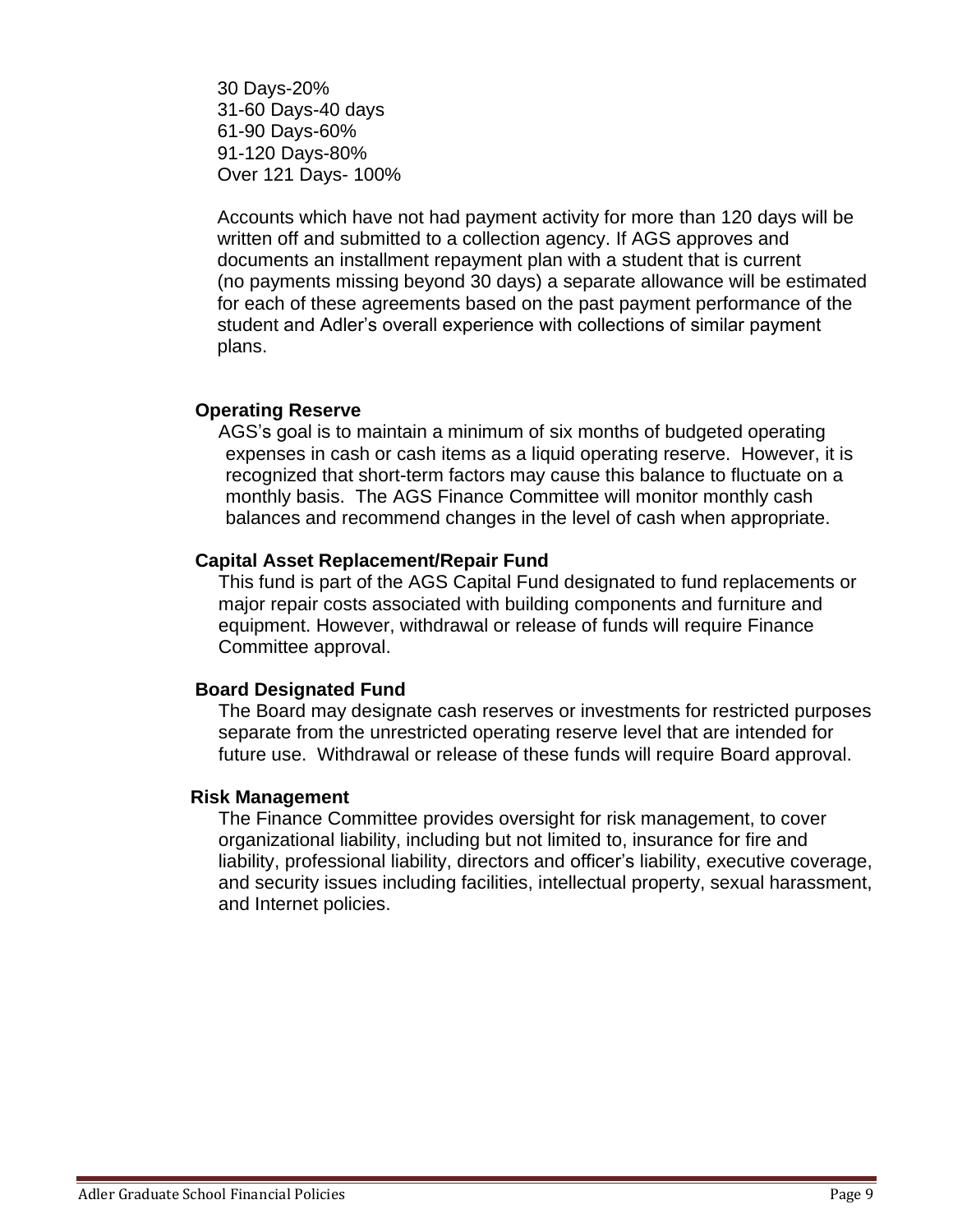#### **Investment Policy Adler Graduate School**

#### **Policy Statement**

The Board of Directors has a fiduciary responsibility to manage all financial assets of Adler Graduate School in a prudent manner in order for the organization to carry out its mission and purpose.

#### **Delegation of Authority**

- The Board of Directors has delegated supervision of the company's financial affairs to the Finance Committee of the Board.
- The Finance Committee is responsible for oversight of all investments and reporting on those investments to the Board of Directors.

#### **Scope**

• The investment policy applies to all funds including short-term operating funds, restricted funds and long-term investments.

#### **Objectives**

- The primary investment objective of the organization is preservation of principal.
- The secondary investment objective is liquidity. Investments should have staggered maturities so funds are available when needed to meet the needs of the organization.
- The third investment objective is to earn a total return on its investments that is appropriate to the organization's liquidity needs and risk tolerance.
- Cash, short-term investment funds and marketable instruments will be held that will equal approximately six month's operating expenses.

#### **Fund Description**

There are 5 distinct funds that will be identified and managed.

AGS has an **Operating Fund** used to deposit tuition payments and other receipts and to disburse funds to pay operating expenses. The average cash balance needed in this fund will be based on projected cash flows developed as part of the plan (considering operating revenue and expenditures) and recognition of seasonality and other factors impacting timing of cash flows. Finance Committee approval is required annually to establish a target average balance of this fund. To facilitate deposit of operating receipts and to disburse funds for approved expenditures, this account will be a demand checking account at Associated Bank. The balance of this account should remain at or below \$250,000 to ensure full FDIC coverage. Cash balances above this amount are permitted for short durations. AGS' Finance Lead will manage activity in this account to minimize bank fees.

There will be an **Operating Reserve Fund** designed to be an "operating reserve" (i.e. emergency fund) that can only be drawn upon with Finance Committee approval. The amount of this fund is determined by the AGS Reserve Policy which requires the reserve to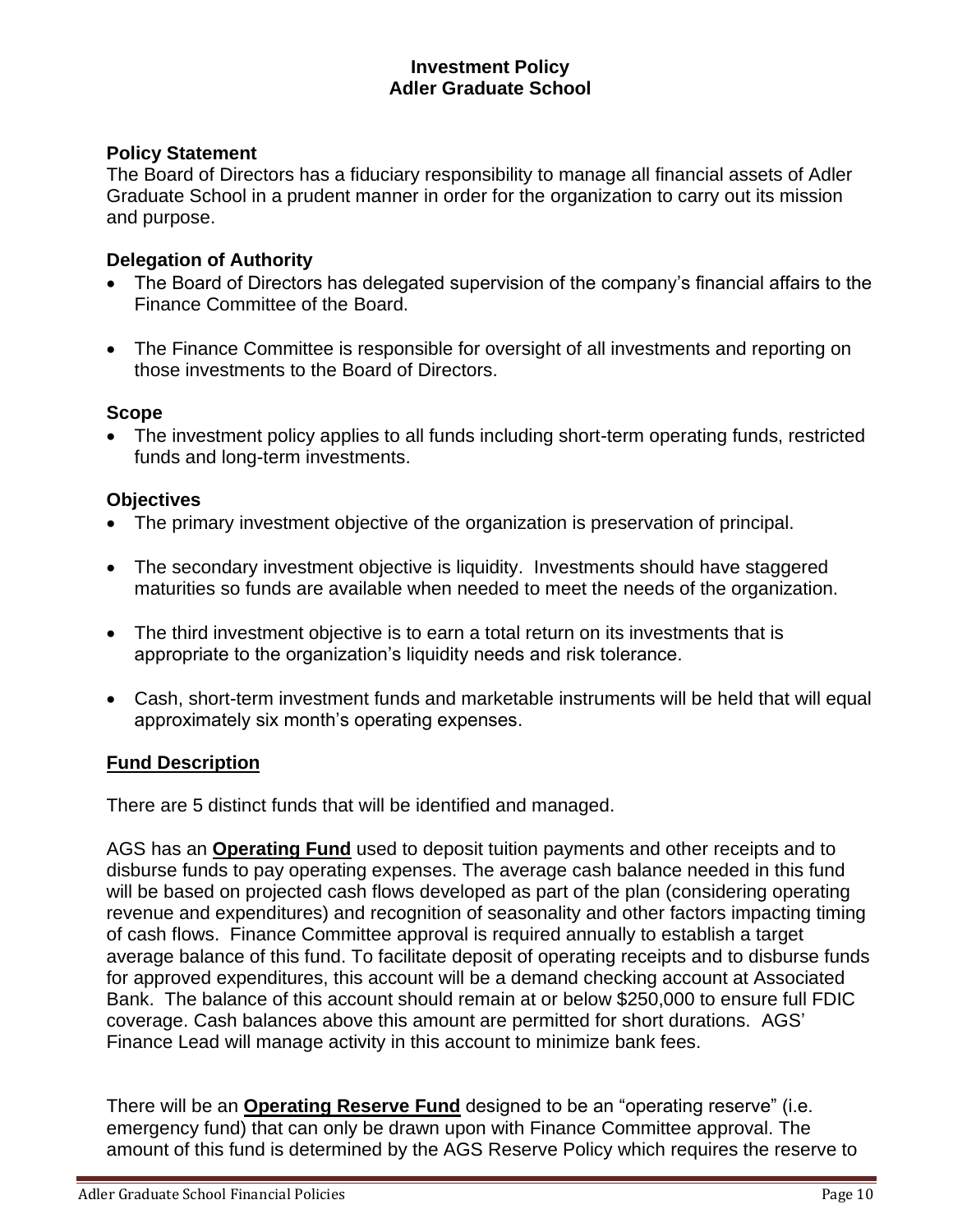equal to the sum of 6 months of operating expenses of the most recent completed fiscal year.

The Operating Reserve Fund shall be invested in only Bank (or Brokered Bank CDs) certificates of deposits and the money market fund at Associated Bank. The CD's should have a maturity of no longer than 6 months and the investment maturities should be structured to ensure some portion could be readily available for an unexpected immediate need without incurring a loss of principal.

The **Capital Asset Replacement and Repair Fund** designed to pay for capital asset replacements and major repairs of such assets. The funds may only be disbursed upon Finance Committee approval. The maturity of any investments within this fund cannot be longer than 12 months and the investment maturities should be structured to ensure some portion could be readily available for an unexpected immediate need without incurring a loss of principal. The creation of the AGS annual operating budget with a linked cash flow budget which will include an "use of cash item" equal to 75% of the annual budgeted depreciation to define the annual contribution to this fund.

There will be a **Strategic investment fund**. This represents unrestricted funds that are designated to be used to support long-term AGS strategic initiatives (e.g. campus expansion, endowments, new academic program launch etc.). Funds for each major strategic initiative will be held in separate accounts. These funds will be designated by the Board and the Finance Committee will annually define/confirm the investment maturity horizon consistent with AGS's strategic objectives.

Finally, there will be a **Donor Designated Fund** to manage **"designated and restricted"**  funds per donor stipulation. These funds typically represent contributions by financial donors for specific purposes. As such, they are categorized as "designated and restricted". Specific AGS general ledger accounts or a supporting schedule to the GL will be used to account for and track specific gifts that will be deposited in this account and invested. The maturity of any investments within this fund cannot be longer than 12 months.

# **Instruments**

Appropriate investments would include:

- Bank or institutional money market funds
- Bank (or Brokered Bank CDs) certificates of deposit.
- U.S. Treasury bills, notes and bonds.
- Notes and bonds of U.S. Government agencies.
- Domestic Bond and Equity Mutual Funds or Exchanged Traded Funds (ETFs) provided by established national financial services firms (used only for strategic fund investments).

# **Internal Control Procedures**

- AGS' Finance Lead will handle investments within the scope of the stated policy.
- Investments made by check will require two signatures.
- Wire transfers and telephone transactions shall require written confirmation from the financial institution that the investment has occurred.
- AGS' Finance Lead shall maintain a complete record of all investment transactions and shall systematically retain copies of confirmations and related data.
- The Finance Committee will review any investments held at each meeting.
- In-kind gifts and all stock gifts will be sold as soon as received.